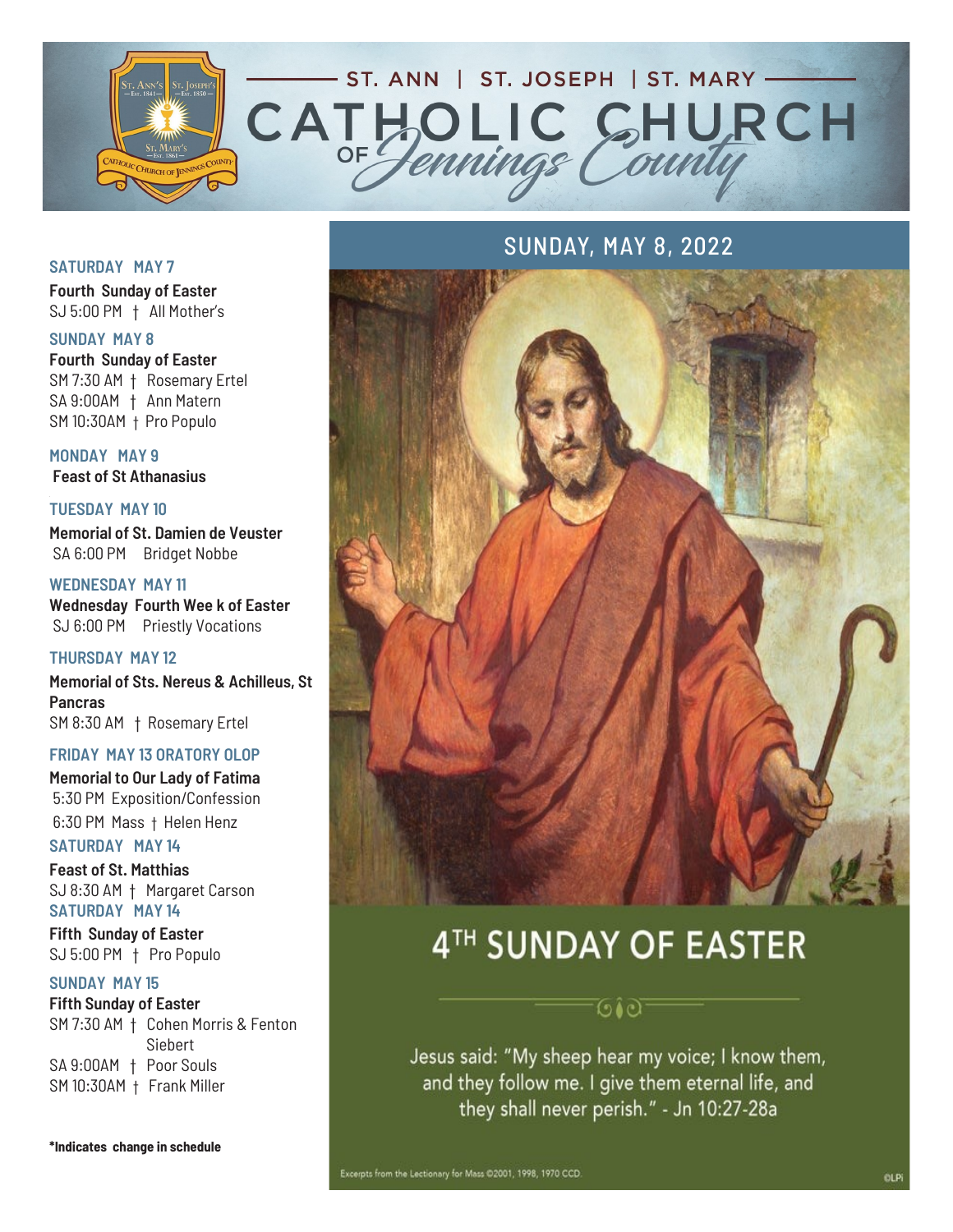## PARISH CONTACTS

#### **PARISH STAFF**

**Rev. Jerry L. Byrd, Pastor** | frbyrd@stmarysnv.com **Rev. Mr. Larry French, Deacon** | ljosephfrench@yahoo.com **Josh McNulty, Pastoral Associate**  pastoralassoc@stmarysnv.com **Jane McLeod, Admin. Assistant** parishsecretary@stmarysnv.com

629 Clay Street, North Vernon, IN 47265 Hours: Monday – Friday | 8 AM – 4 PM Office: (812) 346-3604 | Emergency: (513) 403-1547 | www.ccjc3.org

#### **ST. MARY'S SCHOOL**

209 Washington Street, North Vernon, IN 47265 School Office: (812) 346-3445 **Lisa Vogel, Principal** | lisav@stmarysnv.com @stmarysnv.com

#### **ANOINTING OF THE SICK**

Emergency – Contact Fr. Jerry Byrd at (513) 403-1547. Call Fr. Jerry for the sacrament of anointing at other times. Contact Deacon Larry French (812) 525-6568 for communion to the sick or hospitalized.

> **ST. VINCENT DE PAUL** (812) 346-2576

**JACOB'S PRAYER LINE** (812) 346-6360 or (812) 592-1102

## PARISH INFORMATION

#### **CONFESSIONS:**

#### **WEEKEND OFFERINGS MAY 1, 2022**

What I spent is gone, what I kept I lost, but what I gave will be mine forever.

**ST. ANN'S**— \$880.00 YTD Budget: \$61,666.51 YTD Actual: \$58,494.03 YTD Variance as of March 2022: (\$3,172.48) Monthly Automatic Giving: \$320.00

#### **ST. JOSEPH'S**— \$ 1,218.00 YTD Budget: \$94,440.75 YTD Actual: \$88,269.13 YTD Variance as of March 2022: (\$6,171.62) Monthly Automatic Giving: \$645.00

**ST. MARY'S**— \$ 4484.00 YTD Budget: \$375,000.00 YTD Actual: \$336,792.75 YTD Variance as of February 2022: (\$38,207.25) Weekly Automatic Giving: \$2142.00 Monthly Automatic Giving: \$1640.00

#### **WEEKEND ATTENDANCE MAY 1, 2022**

**ST. JOSEPH'S**— 5:00 PM | 280

**ST. MARY'S**— 7:30 AM | 97 10:30 AM | 300 **ST ANN-** 9:00 AM | 140

#### **TOTAL: 817**

### PRAYER & WORSHIP

#### **PLEASE PRAY FOR:**

Kolby Willis, Mary Bott, Megan Snyder, Patricia Vogel Cassidy, Robert Webster, Sheri Lucas, Glen Byar, Cheryl Maggard, Mary Jane Hunter, Janet Wilson, Oakley Fortner, Paulette Cardinal Alquist, Barb Cook, Rainie Fresh, Joe Hanna, Jack Greathouse, Jeff Kreutzjans, Abby Johnson, Billy Brown, Danielle Wiley, David Byrd, John Hahn, Mandy Creech, Suzanne Spencer, Seth Hull, Rusty Brown, Scott Riggle, David Kreutzjans, Billy Bishop.

If you would like to add someone to the prayer list please call the Parish Office 812-346-3604. All names will appear for 2 weeks ( 2 weekends) then will be taken off as space allows.

#### **CHAPEL OF THE GOOD SHEPHERD**

**OPEN 24 HOURS. CALL (812) 346-4919 FOR CHAPEL CLOSING INFORMATION** 

**OPEN HOURS THAT NEED TO BE FILLED: SUNDAY 5:00 AM TO 6:00 AM SUNDAY 12:00 NOON TO 1:00 PM MONDAY 2:00 PM 2ND ADORER NEEDED THURSDAY 1:00 TO 2:00 AM FRIDAY 10:00 PM 2ND ADORER SATURDAY 4:00 AM TO 5:00 AM SATURDAY 4:00 PM** 

If you would like to commit or help sub an hour please call the Parish Office at (812) 346-3604.

**Chapel Openings and closings will be Flocknoted. If you do not receive flocknote please contact the Parish Office at 812-346-3604**

#### **KNIGHTS OF COLUMBUS FAMILY OF THE MONTH:**

Council #1631 Family of the Month: Alan Matern is the Family of the Month for April. A big thank you to Alan for his weekly work with the fish fry this year. Alan your hard work is greatly appreciated.

#### **ROSARY AT ST MARY'S:**

Praying the rosary honors Our Blessed Mother in gratitude for the protection she gives us and the answer to the prayers of the faithful. Please consider joining your parish family praying the rosary prior to the 10:30 Sunday Mass.

#### **PROLIFE MEETING:**

Sunday May 15 at 3:00 pm St Mary's Missi-Wildren Room . The Supreme Court is currently pondering limiting abortion in our country. As Catholics we are all called to be Pro-Life. Please join us as we discuss new programs to reach moms in need. All are welcome! Virtual participation is available. Please call/txt Kelly 812-350-4631 for more information.

#### **UNITED CATHOLIC APPEAL REPORT:**

Please return your card and pledge in the envelope provided by mailing it directly back to the diocese.

#### **Parish Goals:**

**St. Ann's:** \$ 7,626.00 **Pledged:** \$13,045.00 **St. Joe:** \$11,886.00 **Pledged:** \$21,420.00 **St. Mary's:** \$41,896.00 **Pledged:** \$21,380.00